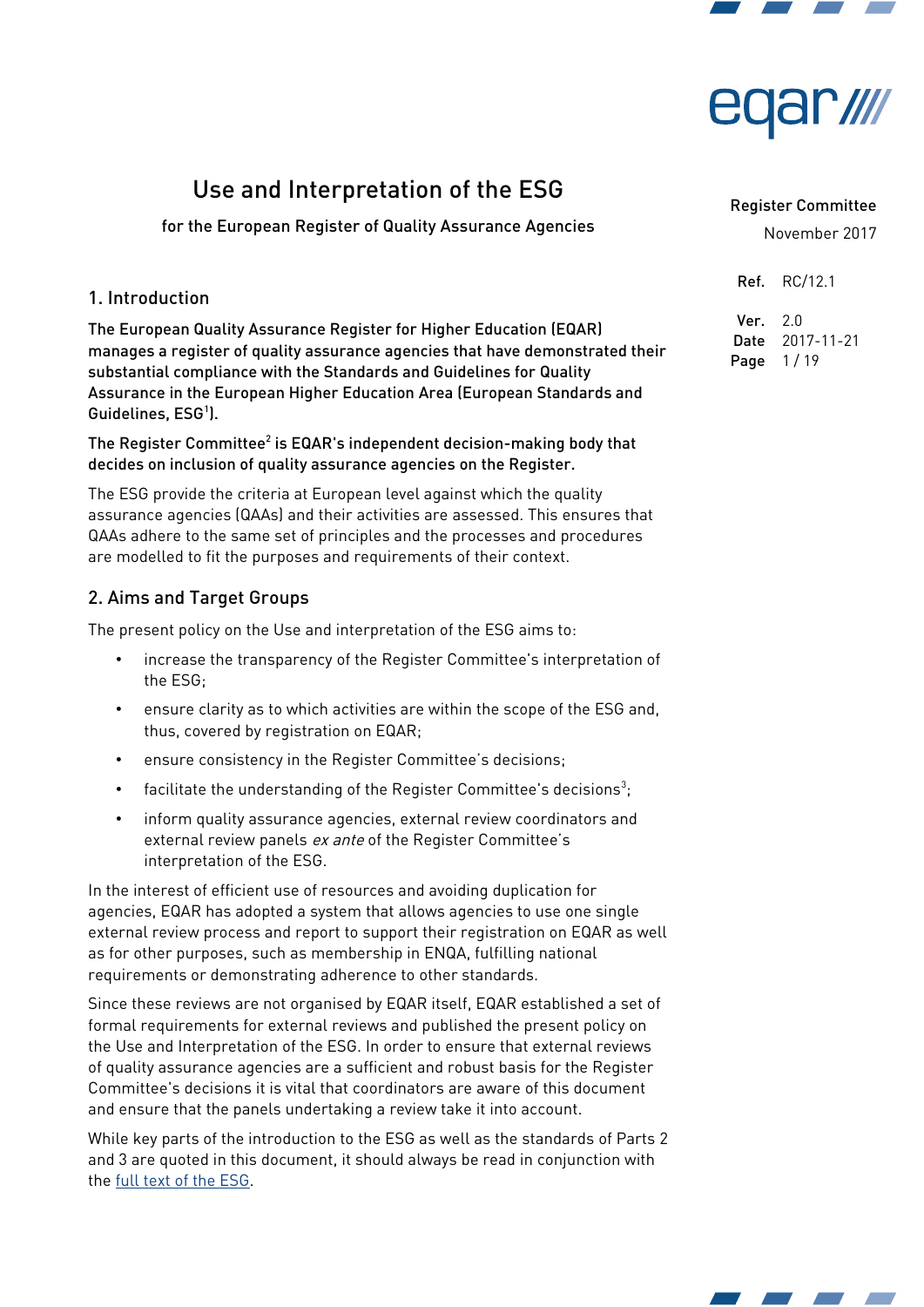



# 3. Key Concepts and Defnitions

The Register Committee uses the following key concepts and definitions, which are based on those defned by the ESG:

- The standards are requirements that have to be adhered to, based on agreed and accepted practice for quality assurance in higher education.
- The guidelines provide explanation in relation to the importance and possible implementation of the standard. The Committee takes into account the guidelines when interpreting the standards.
- The term "programme" refers to higher education provision in its broadest sense, including provision that is not part of a programme leading to a formal degree.
- Unless otherwise specified, "stakeholders" are understood to cover all actors within an institution, including students and staff, as well as external stakeholders such as employers and external partners of an institution.
- The term "institution" refers to higher education institutions. Depending on the institution's approach to quality assurance it can, however, refer to the institution as whole or to any actor(s) within the institution.
- The terms "quality assurance activity" and "type of review" refer to distinct types of external quality assurance deployed by an agency, each based on a separate set of processes and criteria. For instance, "programme accreditation" might be one activity and "institutional evaluation" another one. The activities may range from purely enhancement-driven ones to formal assessment and decisions.

## 4. Scope and Applicability of the ESG

The focus of the ESG is on quality assurance related to learning and teaching in higher education, including the learning environment and relevant links to research and innovation. [...]

The ESG apply to all higher education offered in the EHEA regardless of the mode of study or place of delivery. Thus, the ESG are also applicable to all higher education including transnational and cross-border provision. [...]

At the heart of quality assurance activities are the twin purposes of accountability and enhancement. Taken together, these create trust in the higher education institution's performance.<sup>4</sup>

The Register Committee takes into account all external quality assurance activities that are within the scope of the ESG, carried out within and outside the EHEA, irrespective of whether they fulfil a statutory mandate or are initiated by higher education institutions on a voluntary basis. Where agencies have subsidiaries that are not effectively distinguishable from the agency itself, the activities, or parts of activities, carried out by those subsidiaries are expected to be in substantial compliance with the ESG as well (see Annex 5 for details).

#### Register Committee

November 2017

Ref. RC/12.1 Ver. 2.0 Date 2017-11-21 Page 2/19

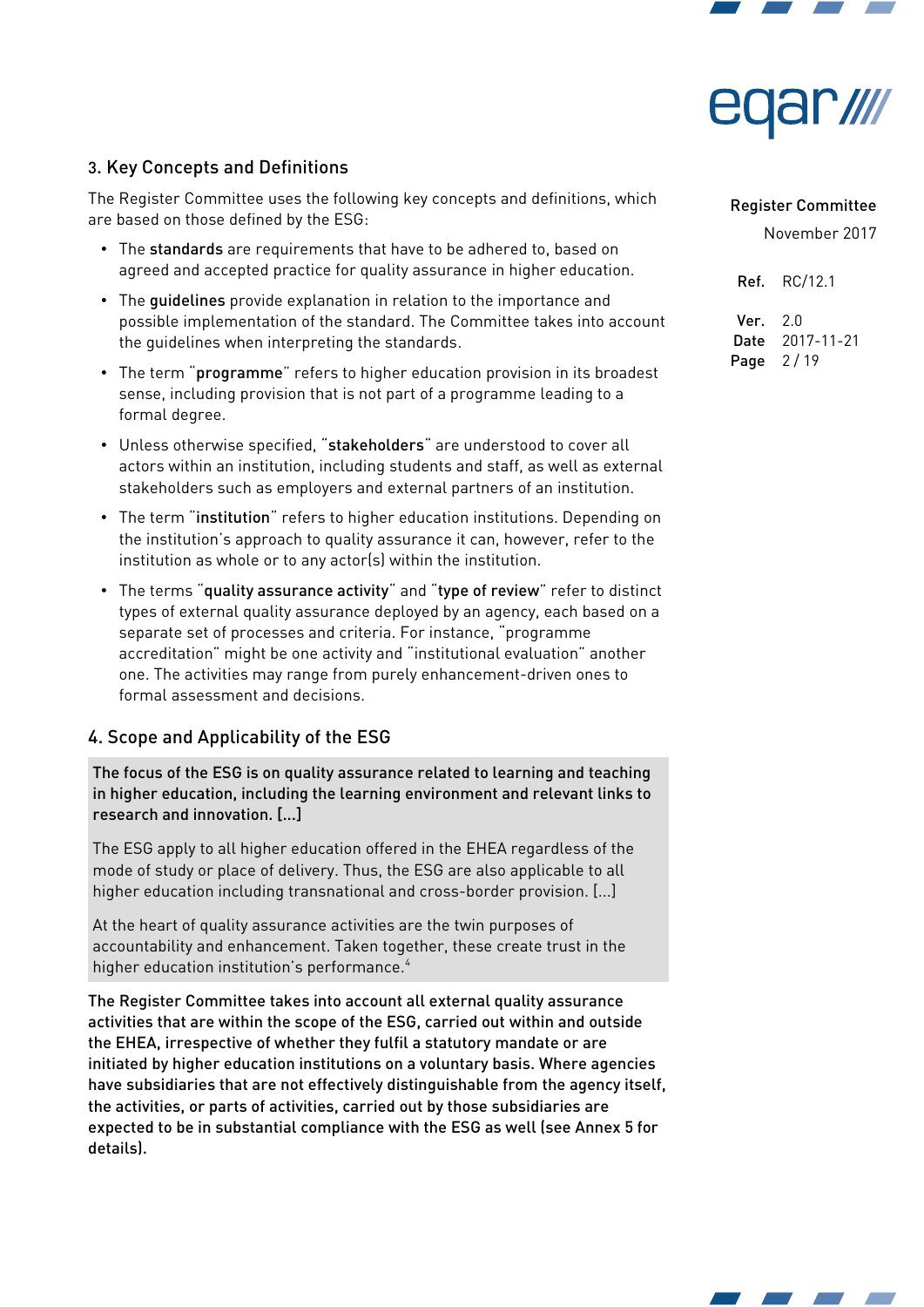



Activities within the scope of the ESG are characterised by the following:

- (a) Nature: the activity follows a predefned process and involves evaluating or assessing an entity against a set of predefned standards or another reference point set beforehand, with limited or no flexibility.<sup>5</sup>
- (b) Subject: the activity is substantially concerned with teaching and learning in higher education, including the learning environment and relevant links to research and innovation.
- (c) Typical terminology: the terms "evaluation", "review", "audit", "assessment" or "accreditation" (see ESG 3.1) are used.
- (d) Object: the activity concerns (an) organisational unit(s) such as (an) individual higher education institution(s), (a) study programme(s), (a) faculty(ies) or (a) department(s). $\delta$

In order to be registered on EQAR, all external quality assurance within the scope of the ESG needs to be conducted in compliance with the ESG. The report on the external review of an agency must thus contain a thorough analysis of all such activities.



#### <span id="page-2-0"></span>Figure 1: Typology of agencies' activities

Many quality assurance agencies also carry out a range of activities outside the scope of the ESG (see [Figure 1](#page-2-0) for an overview). These may include:

activities that are external quality assurance in nature (i.e. characterised by elements a and c above), but that do not relate to teaching and learning in higher education, or that do not concern individual higher education institutions or programmes;

#### Register Committee

| Ref. . | RC/12.1    |
|--------|------------|
| Ver.   | 2.0        |
| Date   | 2017-11-21 |
| Page   | 3 / 19     |

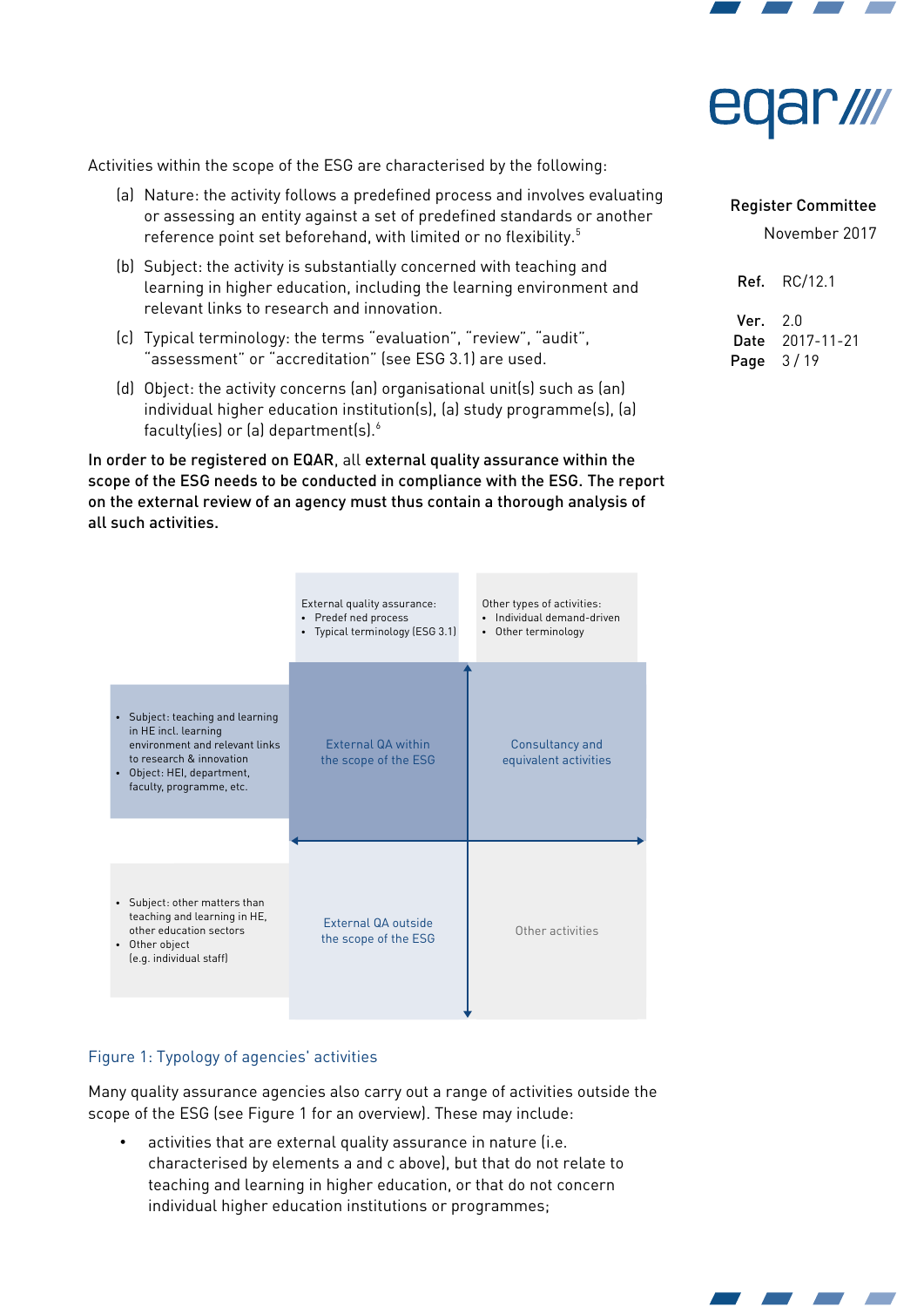

- ar*ıllı*
- activities that relate to teaching and learning, but that are not external quality assurance in nature (e.g. projects, consultancy services); and
- activities that are neither external quality assurance in nature, nor relate to teaching and learning in higher education.

These activities are not as such considered by the Register Committee. EQAR's sole interest is to ensure a clear and transparent separation between activities within and outside the scope of the ESG.

# 5. Evidence Base for Decisions

The primary basis of the Register Committee's decision is the external review report, which contains evidence that has been reviewed and analysed by an independent expert panel. As a rule, the Register Committee bases its decision on the factors prevailing when the external review was undertaken.

The Register Committee may seek additional clarifcation from the applicant agency, the review panel or the review coordinator. However, since additional information provided by the applicant agency has not been reviewed by an independent panel, it is taken into account only as far as appropriate.

# 6. Making Judgements on ESG Compliance

The criterion for inclusion on the Register is *substantial compliance* with the ESG. The Register Committee makes a holistic judgement on the agency's compliance with the ESG as a whole, based on the external review panel's fndings, analyses of and conclusions on the agency's compliance with the relevant standards (ESG 2.1 – 2.7 and 3.1 – 3.7, see [Figure 2\)](#page-3-0).

In the assessment of each standard the Register Committee distinguishes between *compliance* (which may be full or substantial), partial compliance and no compliance. Should the Register Committee not consider the panel's conclusion with regard to compliance with a specific standard persuasive, this is explained in the Committee's decision $^3$  $^3$ . If a specific standard is not addressed in the decision it is implied that the Committee largely concurred with the review panel's analysis and conclusion without further comments.



## <span id="page-3-0"></span>Figure 2: Steps to the Register Committee's overall judgement

If the agency is in (full or substantial) *compliance* with all standards it is in substantial compliance with the ESG as a whole.

# Register Committee

November 2017

Ref. RC/12.1 Ver. 2.0 Date 2017-11-21 Page 4/19

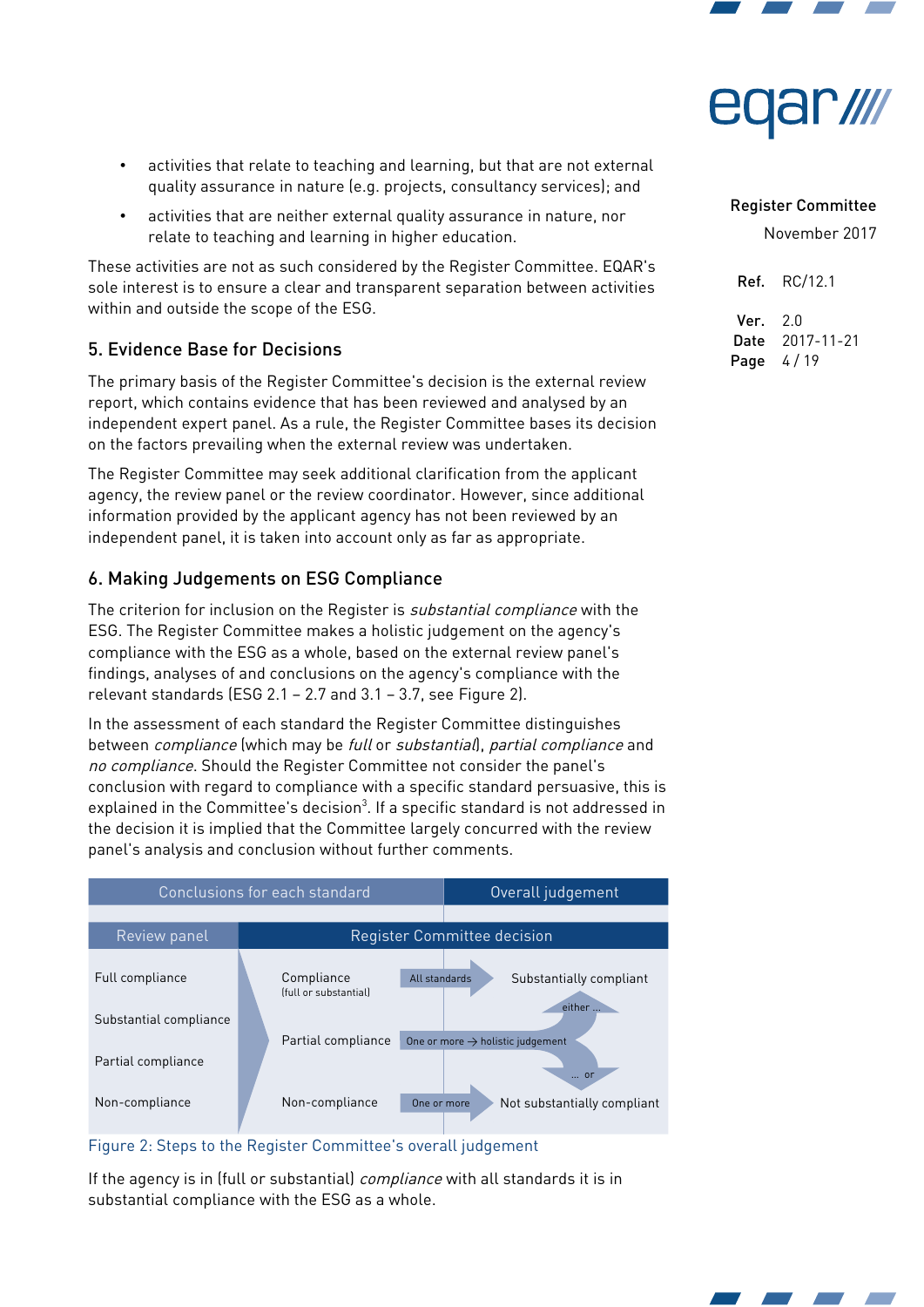



If there are one or several standards with which the agency complies only partially this is considered in the holistic judgement, which might be positive or negative depending on the amount and signifcance of the areas where only partial compliance has been achieved. However, there are no numerical rules for arriving at a judgement.

As a rule, a conclusion of no compliance for any one standard prevents an overall judgement of substantial compliance.

The overall judgement does not distinguish between substantial compliance and full compliance, since for inclusion on the Register it is sufficient to substantially comply with the ESG. Likewise, if the conclusion is not substantially compliant, no difference is made between partial or no compliance.

The Register Committee bears in mind the specific legislative, political and socio-economic context of each agency. The external review report, however, has to demonstrate how the agency meets the requirements of the ESG in its context. If specific legal requirements are the reason for an agency to only partially comply with a standard it is expected that the agency makes reasonable efforts to work with competent authorities towards a change of these legal requirements.

# 7. Interpretations of Specific Standards

In the following, the document summarises the principal interpretations of the standards and expectations of the Register Committee towards reports. For the different standards, the following are provided:

- Interpretations specify how the Register Committee interprets a standard. This is omitted where there is no need for specifc clarification;
- Reports should at least demonstrate specifies what the Register Committee expects the agencies' self-evaluation reports and external review reports to show at least in order to demonstrate compliance with the standard.

#### ESG Part 2: Standards and guidelines for external quality assurance

The Register Committee considers the applicant agency's compliance with Part 2 of the ESG separately in each of its activities. Where agencies have several distinct activities, it is expected that the external review report relates specifically to each activity under each standard of Part 2 (see also interpretation of ESG 3.1).

## 2.1 Consideration of internal quality assurance

External quality assurance should address the effectiveness of the internal quality assurance described in Part 1 of the ESG.

#### Interpretation: 1. This standard relates to the crucial link between internal and external quality assurance of higher education institutions and programmes.

#### Register Committee

November 2017

Ref. RC/12.1

Ver. 2.0 Date 2017-11-21 Page 5/19

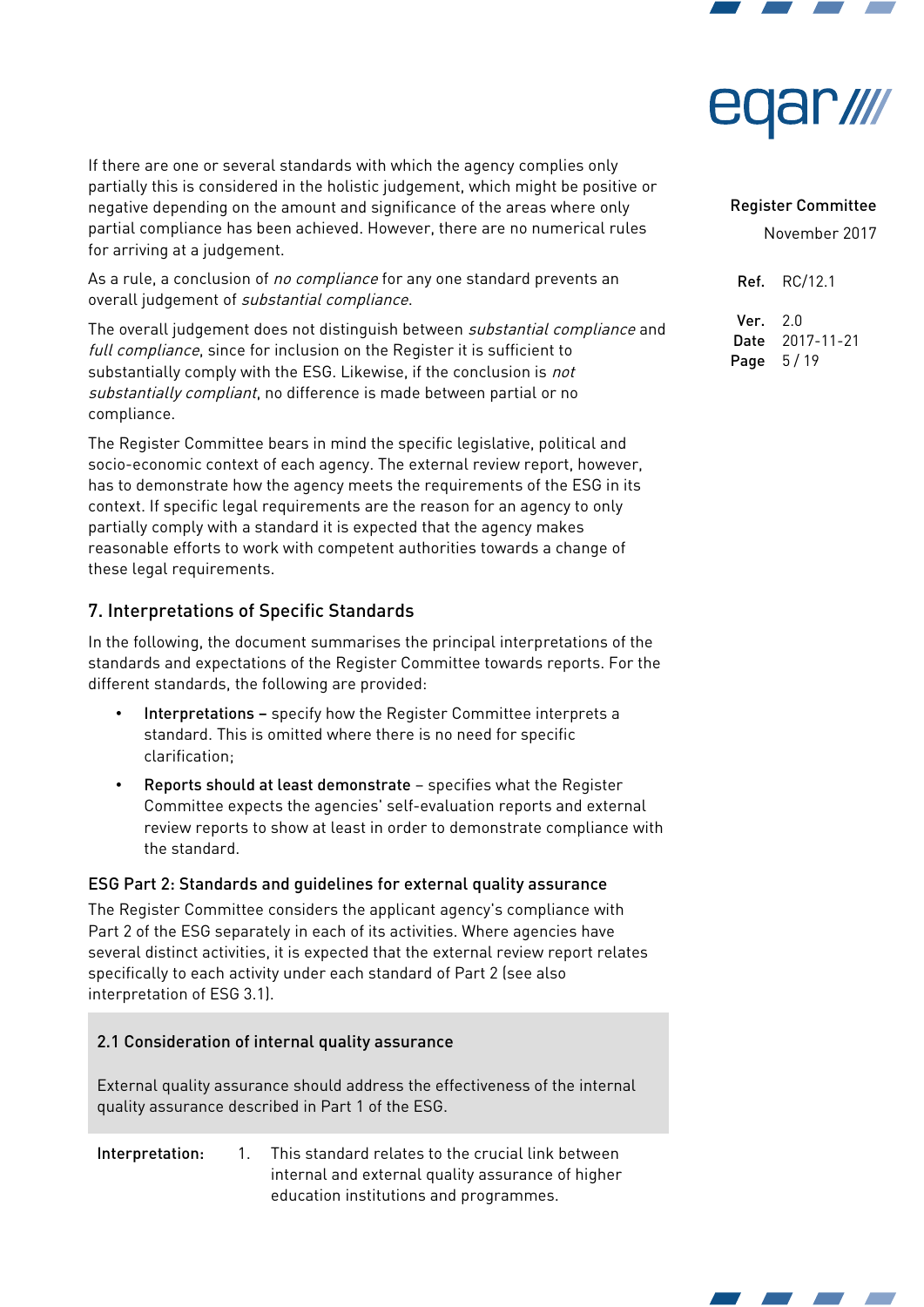



| To "address" means that the agency should             |
|-------------------------------------------------------|
| systematically include all standards of Part 1 of the |
| ESG in their criteria and procedures used to          |
| evaluate/accredit/audit institutions or programmes,   |
| while they may be addressed differently depending on  |
| the type of external quality assurance.               |

- Reports should demonstrate: • How the agency addresses the effectiveness of internal QA processes in its evaluations, audits and accreditations.
	- How standards 1.1 1.10 (see [Annex 4\)](#page-15-0) are addressed in the agency's criteria and processes for institutions/programmes.

## 2.2 Designing methodologies fit for purpose

at least

External quality assurance should be defned and designed specifcally to ensure its fitness to achieve the aims and objectives set for it, while taking into account relevant regulations. Stakeholders should be involved in its design and continuous improvement.

| Interpretations:                           | 2. | If the agency works in different jurisdictions it should<br>take into account the relevant regulations of the<br>jurisdiction in which the reviewed institution is based. |
|--------------------------------------------|----|---------------------------------------------------------------------------------------------------------------------------------------------------------------------------|
|                                            | 3. | In the case of joint programmes, the quality<br>assurance agency should use the European Approach<br>for Quality Assurance of Joint Programmes <sup>7</sup> .             |
| Reports should<br>at least<br>demonstrate: |    | • How the agency develops, reviews and updates the<br>processes and criteria used in its different activities.                                                            |
|                                            |    | • How the agency ensures that its methodologies are fit<br>for purpose.                                                                                                   |
|                                            |    | • How stakeholders are involved in the design and<br>continuous improvement of the agency's processes.                                                                    |

#### 2.3 Implementing processes

External quality assurance processes should be reliable, useful, pre-defned, implemented consistently and published. They include

- a self-assessment or equivalent;
- an external assessment normally including a site visit;
- a report resulting from the external assessment;
- a consistent follow-up.

Interpretations: 4. If site visits are not part of the processes used by the agency there need to be clear reasons for that.

#### Register Committee

November 2017

Ref. RC/12.1 Ver. 2.0 Date 2017-11-21 Page 6/19

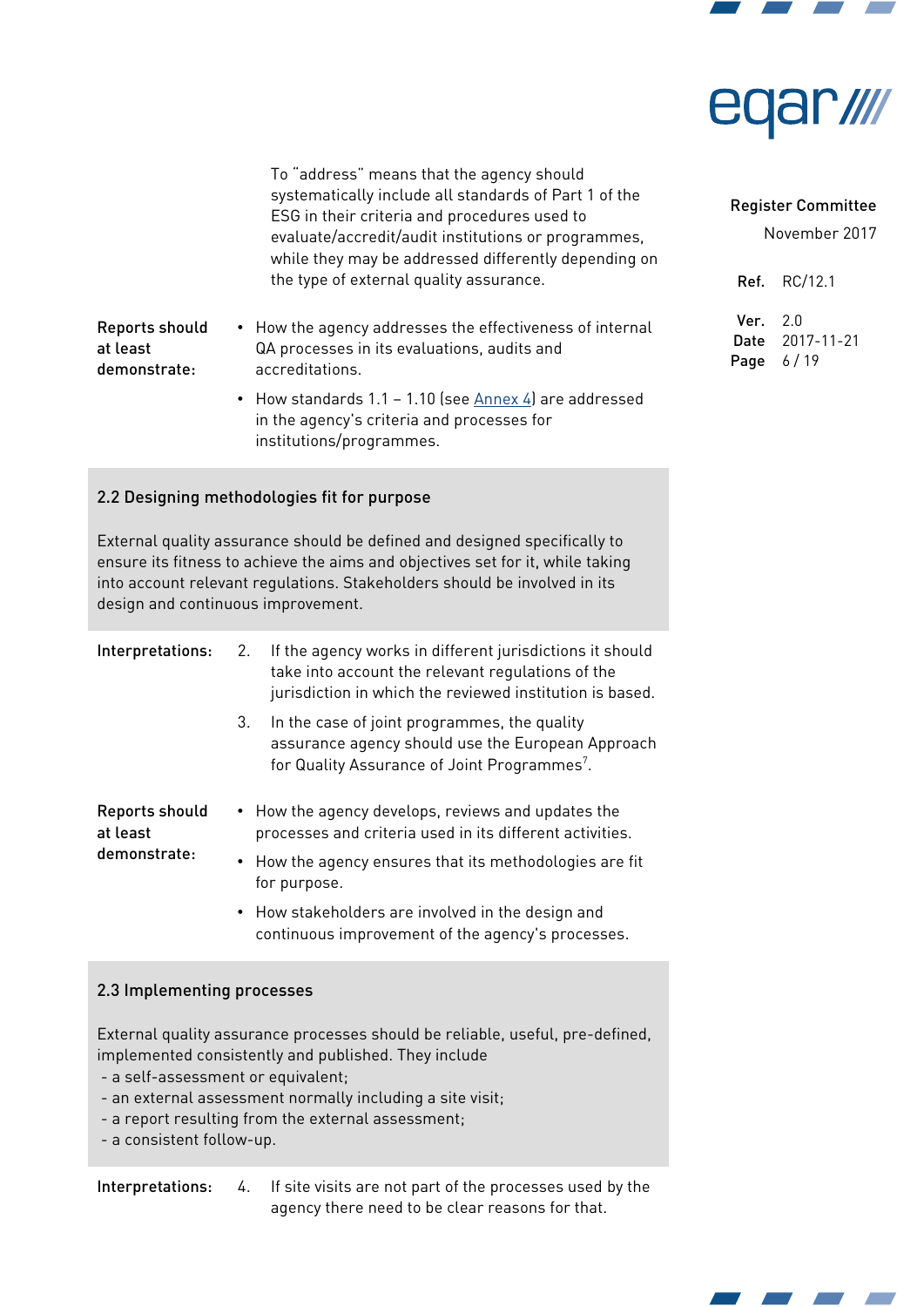



- 5. The agency should provide follow-up procedures for all reviews that contain any sort of recommendations.
- 6. It is up to the agency to determine the nature and timing of the follow-up in light of its mission and as appropriate in its context, taking into consideration the national legislation.
- 7. The agency remains responsible for ensuring a consistent follow-up even if the formal decision is taken by another body or another body carries out the actual follow-up.

Reports should at least demonstrate:

- How the agency ensures that its processes are reliable, useful and consistent.
	- How the key features in the standard are implemented by the quality assurance agency in each of its activities.
	- If no site visits are used, how evidence provided by institutions is validated through other mechanisms.

#### 2.4 Peer-review experts

External quality assurance should be carried out by groups of external experts that include (a) student member(s).

| Interpretations:                           | 8. | The agency should make use of a wide range of<br>experts with different perspectives, including those of<br>institutions, academics, students and<br>employers/professional practitioners. |
|--------------------------------------------|----|--------------------------------------------------------------------------------------------------------------------------------------------------------------------------------------------|
|                                            | 9. | At least for reviews across border the agency should<br>include experts from a variety of national origins.                                                                                |
|                                            |    | 10. The agency should ensure a consistent approach to<br>the selection of experts as well as appropriate<br>training or briefing of experts.                                               |
|                                            |    | 11. The agency needs to pay close attention to avoid<br>conflicts of interest of experts, especially when the<br>agency operates within small scientific or<br>professional communities.   |
| Reports should<br>at least<br>demonstrate: |    | • How the agency's groups of experts are composed.                                                                                                                                         |
|                                            |    | How the agency ensures in the selection process that<br>experts have appropriate skills and competences, and<br>no conflict of interest.                                                   |
|                                            |    | • How the agency organises training or briefing of<br>experts.                                                                                                                             |

#### Register Committee

| Ref. . | RC/12.1    |
|--------|------------|
| Ver.   | 2.0        |
| Date   | 2017-11-21 |
| Page   | 7/19       |

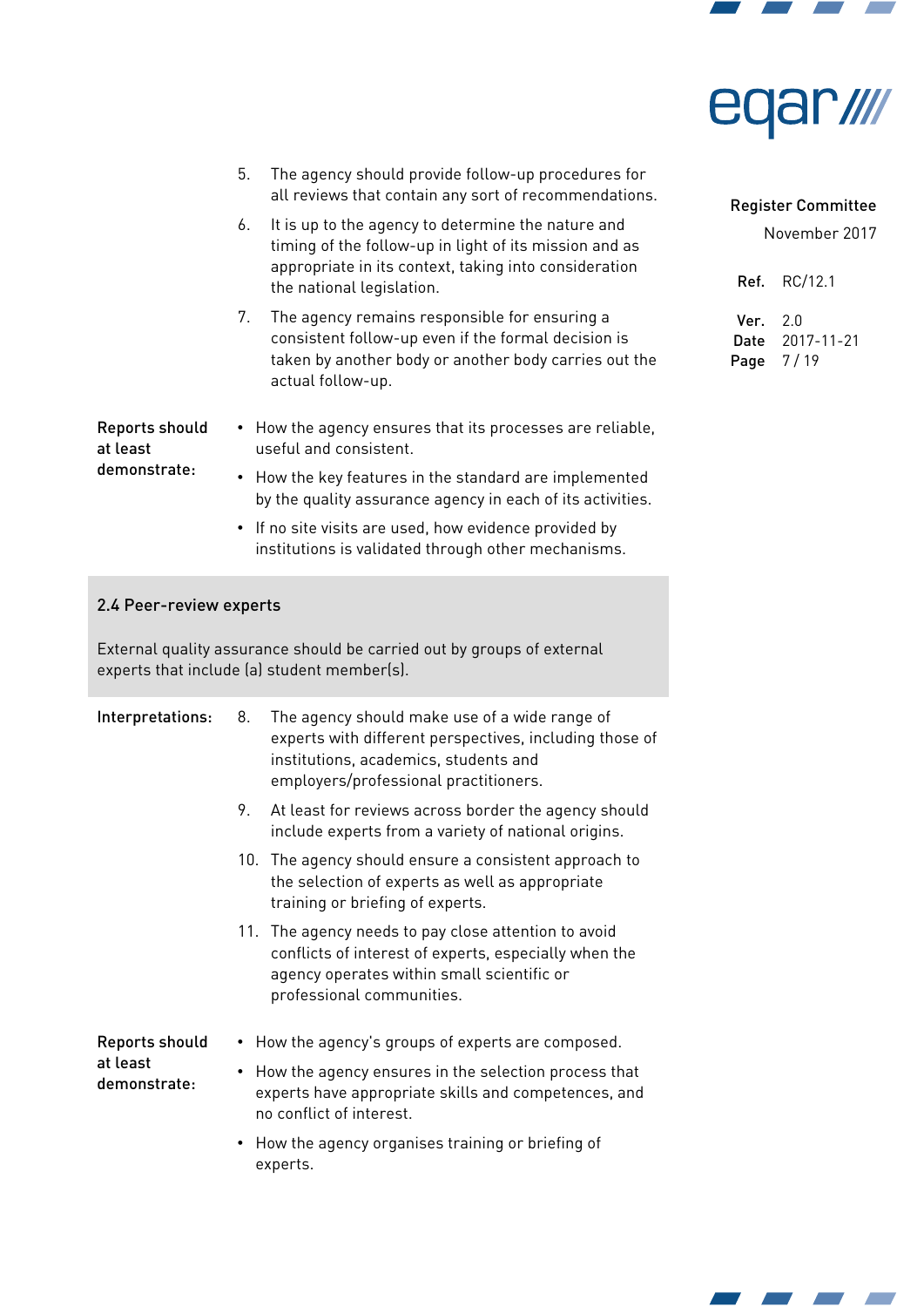

# ar *III*

#### 2.5 Criteria for outcomes

Any outcomes or judgements made as the result of external quality assurance should be based on explicit and published criteria that are applied consistently, irrespective of whether the process leads to a formal decision.

Reports should at least demonstrate:

- How the agency published the criteria used in each of its activities.
- How the agency ensures consistency in its application of criteria for all types of reviews.

#### 2.6 Reporting

Full reports by the experts should be published, clear and accessible to the academic community, external partners and other interested individuals. If the agency takes any formal decision based on the reports, the decision should be published together with the report.

- Interpretations: 12. All reports should be published in full, including those that resulted in a negative decision or conclusion.
	- 13. The publication of summary reports (rather than full reports) does not fulfil the requirement of the standard.
	- 14. Reports also have to be published for voluntary or commissioned evaluations of institutions or programmes, irrespective of whether they take place in the agency's base country or elsewhere, within the EHEA or beyond.
	- 15. All experts should be appropriately involved in producing the report.
	- 16. "Published" means that reports should be easily accessible on the agency's website, while "clear and accessible" refers to the reports' structure, content, style and language.

Reports should at least demonstrate: • How reports are made accessible to the public for all types of reviews. • How the agency ensures that its reports are clear and understandable in their structure, content and style.

#### 2.7 Complaints and appeals

Complaints and appeals processes should be clearly defned as part of the design of external quality assurance processes and communicated to the

#### Register Committee

November 2017

Ref. RC/12.1 Ver. 2.0 Date 2017-11-21 Page 8/19

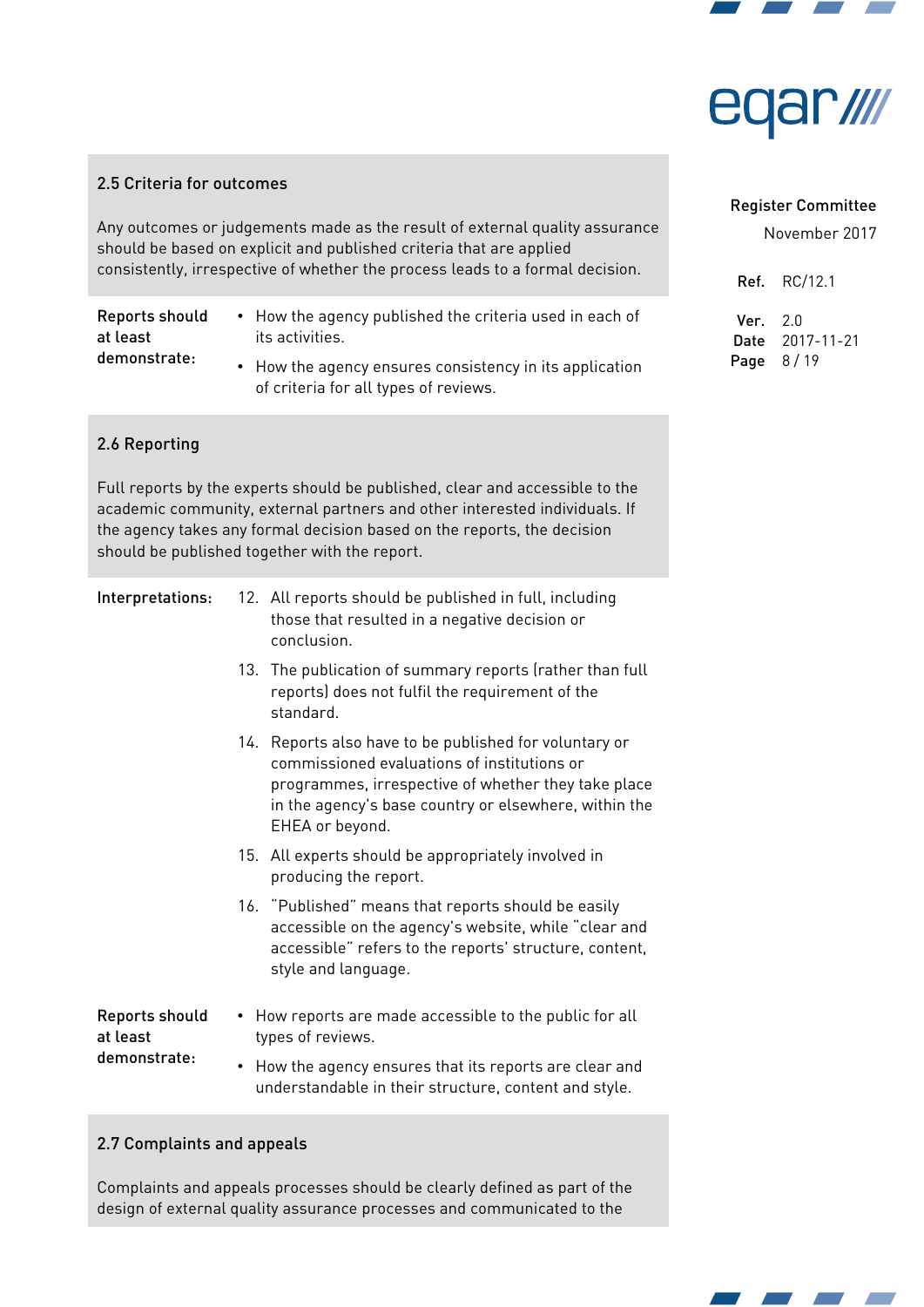

# ar *IIII*

| institutions.                              |                                                                                                                        |
|--------------------------------------------|------------------------------------------------------------------------------------------------------------------------|
| Interpretation:                            | 17. It should be possible to appeal any formal decision.                                                               |
| Reports should<br>at least<br>demonstrate: | • Which appeals processes are in place for each of the<br>agency's activities.<br>• How the agency handles complaints. |

## ESG Part 3: Standards and guidelines for quality assurance agencies

## 3.1 Activities, policy and processes for quality assurance

Agencies should undertake external quality assurance activities as defned in Part 2 of the ESG on a regular basis. They should have clear and explicit goals and objectives that are part of their publicly available mission statement. These should translate into the daily work of the agency. Agencies should ensure the involvement of stakeholders in their governance and work.

| 18. Agencies should themselves conduct external quality |
|---------------------------------------------------------|
| assurance activities on a regular basis, using          |
| established processes and criteria. Organisations       |
| that only occasionally organise reviews of institutions |
| or programmes do not comply with the standard.          |
|                                                         |

19. The involvement of stakeholders should be organised in a way that ensures the agency's independence (see ESG 3.3).

Reports should at least demonstrate:

- How the agency complies with standards 2.1 2.7 (in a distinct chapter, each standard should be addressed separately for each different type of review).
- How the agency's mission translates into its daily activities.
- How stakeholders are involved in the agency.
- How the agency ensures a clear distinction between external quality assurance and its other fields of work, if applicable; Annex 5 should be taken into account in that regard.

# 3.2 Official status

Agencies should have an established legal basis and should be formally recognised as quality assurance agencies by competent public authorities.

# Interpretations: 20. For international organisations it might be a prerequisite to be registered on EQAR in order to be formally recognised by a (national) public authority. In

# Register Committee

| Ref.   | RC/12.1    |
|--------|------------|
| Ver. I | 2.0        |
| Date   | 2017-11-21 |
| Page   | 9 / 19     |

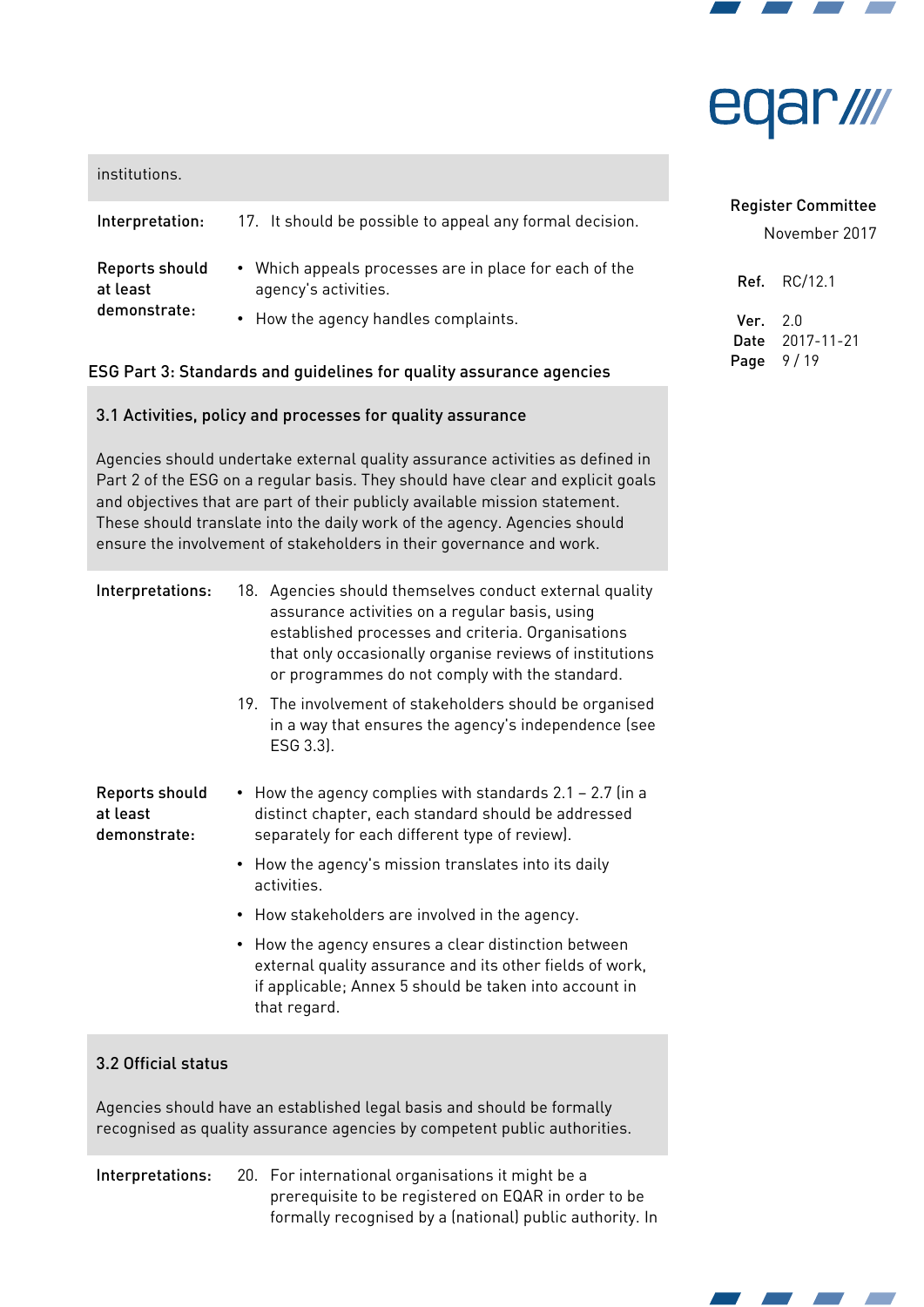

wing **AC** 

such a case, the agency is not expected to be formally recognised as a quality assurance agency before it is registered on EQAR.

| Reports should | • What is the legal status of the agency.           |
|----------------|-----------------------------------------------------|
| at least       | • In which higher education system(s) the agency is |
| demonstrate:   | formally recognised as a quality assurance agency.  |

# 3.3 Independence

Agencies should be independent and act autonomously. They should have full responsibility for their operations and the outcomes of those operations without third party infuence.

#### Interpretations: 21. Where an agency's independence is not obvious from

|                                            | its structures and status, the Register Committee<br>expects that the external review panel considers in<br>greater detail how operational independence is<br>safeguarded in practice.                                                                                                                                                                              |
|--------------------------------------------|---------------------------------------------------------------------------------------------------------------------------------------------------------------------------------------------------------------------------------------------------------------------------------------------------------------------------------------------------------------------|
|                                            | 22. The integrity of expert groups' reports should be<br>ensured by preventing undue influence of<br>stakeholders on the findings, analysis, conclusions<br>and recommendations, and that the body which takes<br>(accreditation, audit, etc.) decisions after external QA<br>activities, operates independently and without<br>political or other undue influence. |
|                                            | If the agency has other activities than external quality<br>23.<br>assurance (e.g. seminars, consultancy), adequate<br>policies and processes should be in place to<br>safeguard independence of the respective<br>organisational units in performing their QA functions<br>(see Annex 5).                                                                          |
| Reports should<br>at least<br>demonstrate: | • How the agency's organisational independence is<br>demonstrated by official documentation.                                                                                                                                                                                                                                                                        |
|                                            | How the agency operates independently de facto,<br>especially in terms of defining procedures and methods<br>as well as nomination and appointment of experts.                                                                                                                                                                                                      |
|                                            | • How the agency ensures that the outcomes of its quality                                                                                                                                                                                                                                                                                                           |

#### • How the agency ensures that the outcomes of its quality assurance processes are its independent responsibility.

# 3.4 Thematic analysis

Agencies should regularly publish reports that describe and analyse the general findings of their external quality assurance activities.

# November 2017

Register Committee

Ref. RC/12.1 Ver. 2.0 Date 2017-11-21 Page 10 / 19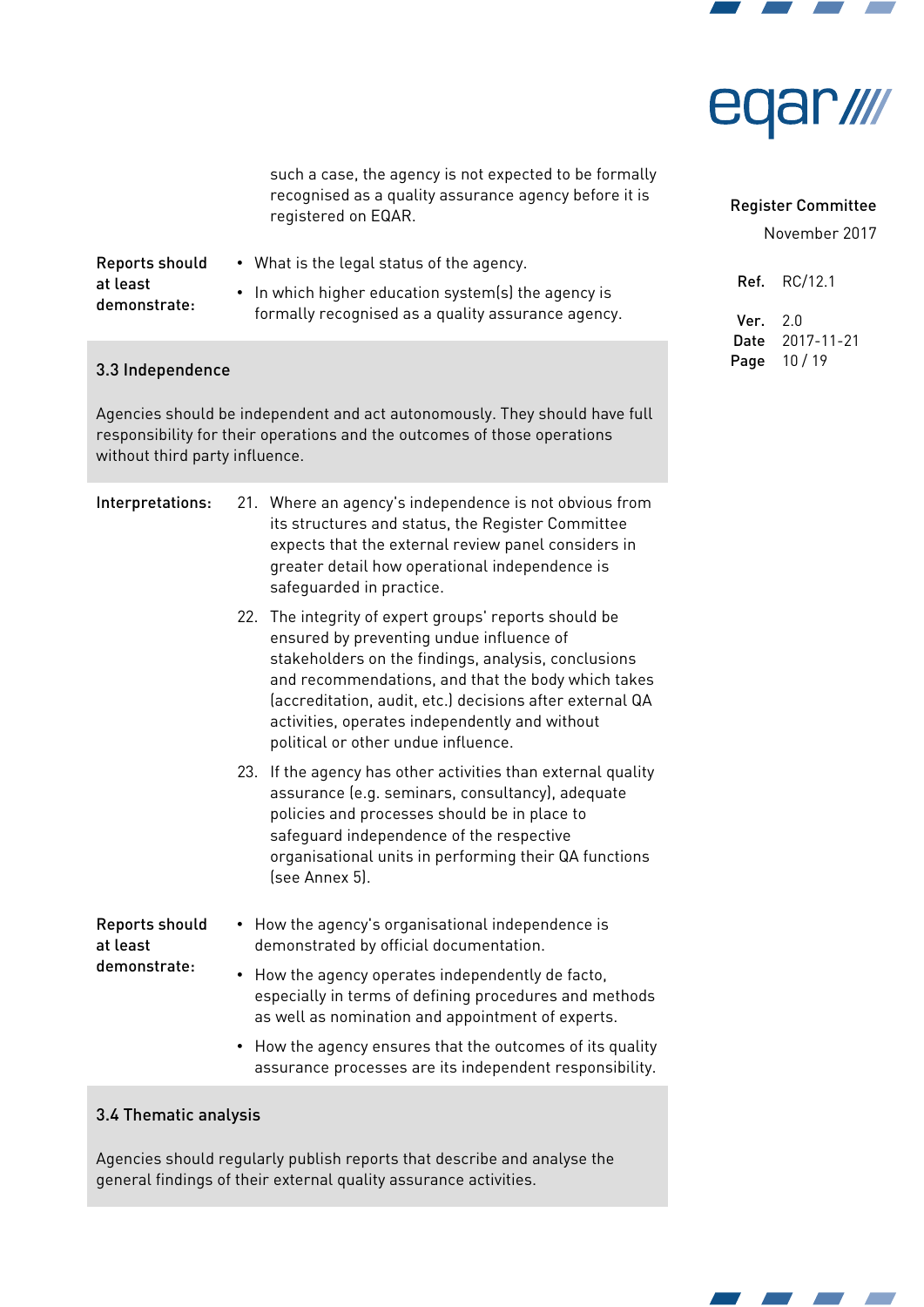



| Reports should | • How the agency conducts and publishes analyses of the |
|----------------|---------------------------------------------------------|
| at least       | general findings from its activities.                   |
| demonstrate:   | • How it uses the outcomes of these analyses.           |

## 3.5 Resources

Agencies should have adequate and appropriate resources, both human and financial, to carry out their work.

| Reports should | • How the agency's financial arrangements ensure the          |
|----------------|---------------------------------------------------------------|
| at least       | sustainability of its activities within the scope and in line |
| demonstrate:   | with the ESG.                                                 |

#### 3.6 Internal quality assurance and professional conduct

Agencies should have in place processes for internal quality assurance related to defining, assuring and enhancing the quality and integrity of their activities.

# Interpretations: 24. The processes for internal quality assurance need to be formal and regular, and not just informal.

- 25. Integrity of an agency's activities includes that it uses the EQAR and ESG "labels" only in connection with activities that are within the scope of the ESG and have been subject to an external review; Annex 5 should be taken into account in that regard.
- 26. When a registered agency involves a partner or subcontractor (for activities within the scope of the ESG) that is not itself an EQAR-registered agency, the registered agency should demonstrate how it ensures ESG compliance of the parts of the work performed by the partner/subcontractor.
- 27. Where an agency uses the results of another agency or makes a decision based on a report from another agency, the same principles as for subcontractors apply.

Reports should at least demonstrate: • How the agency's internal QA system guarantees the quality and integrity of its activities. • How the internal QA system fosters continuous

improvement within the agency.

#### 3.7 Cyclical external review of agencies

Agencies should undergo an external review at least once every five years in

# Register Committee

| Ref. . | RC/12.1    |
|--------|------------|
| Ver.   | 2.0        |
| Date   | 2017-11-21 |
| Page   | 11/19      |

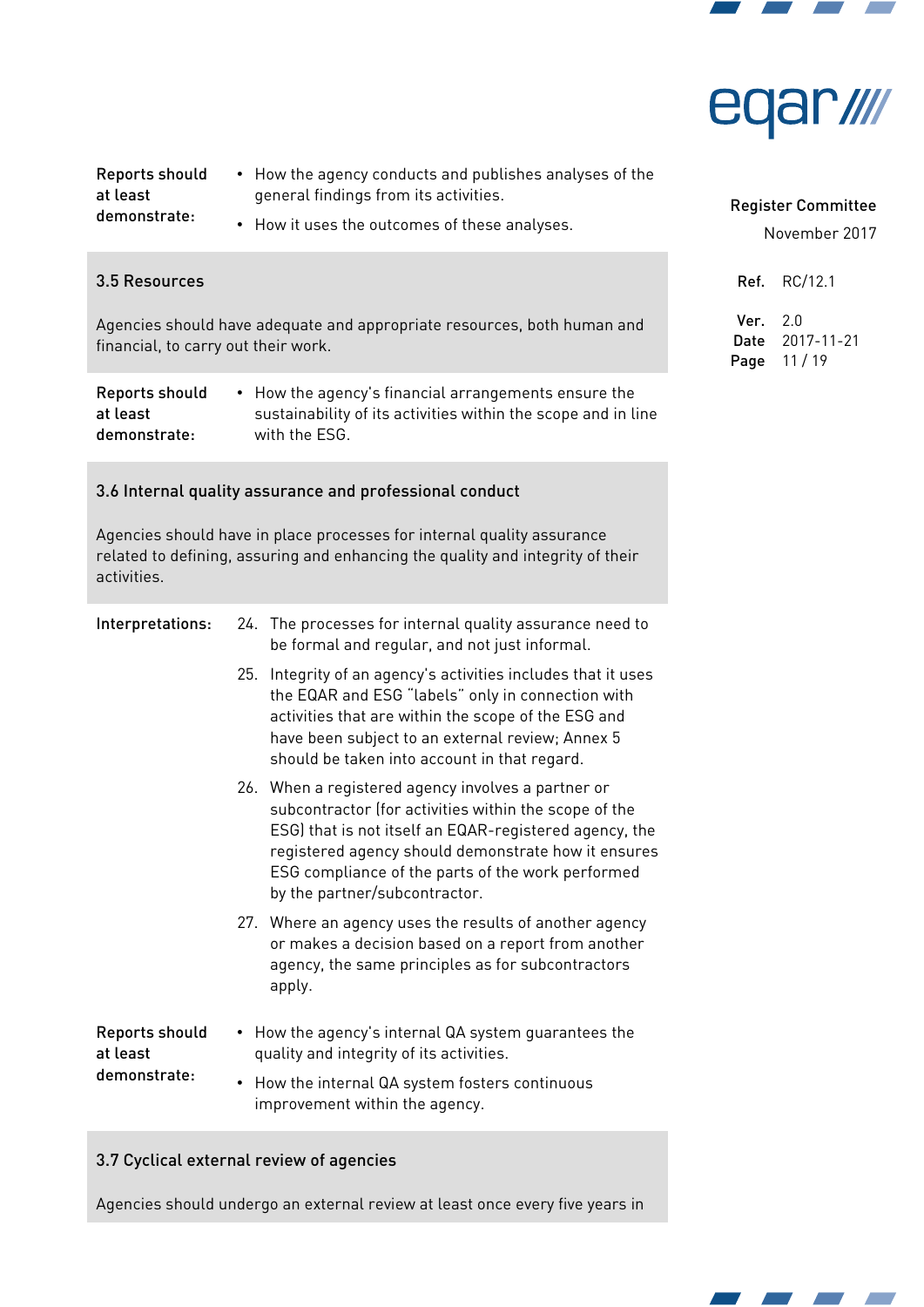

# ar*illi*

order to demonstrate their compliance with the ESG.

The cyclical review of an agency is a prerequisite for (continued) EQAR registration and inherently fulfilled by the agency undergoing a review.

- $^{\rm 1}$  The ESG were first adopted by ministers in Bergen in 2005 at the proposal of the E4 Group, including the four main European stakeholder organisations in higher education: the European Association for Quality Assurance in Higher Education (ENQA), the European Students' Union (ESU), the European University Association (EUA) and the European Association of Institutions in Higher Education (EURASHE). Between 2012 and 2015, the ESG were thoroughly revised. The new version of the ESG was adopted by EHEA governments in their Ministerial meeting in Yerevan, in May 2015. See also:<https://eqar.eu/application/criteria.html>
- 2 The Committee comprises of quality assurance experts from different backgrounds, who are nominated by EQAR's Founding Members (ENQA, ESU, EUA, EURASHE), eUSINESSEUROPE and Education International, but act in their personal capacity as independent experts. See also: <https://eqar.eu/about/register-committee.html>
- <span id="page-11-0"></span><sup>3</sup> Published at:<https://eqar.eu/publications/decisions.html>
- <sup>4</sup> Standards and Guidelines for Quality Assurance in the EHEA (2015 version), p. 5, see https://eqar.eu/fileadmin/documents/e4/ESG\_endorsedMay2015.pdf
- $5$  The process and standards might have been developed by the registered agency itself or by a third party, e.g. the registered agency implements a process prescribed by regulations of a country where it is operating. Such activities might be offered in a competitive market (e.g. HEIs choosing from among different agencies) or in a non-competitive environment (e.g. one agency in charge of a sector). Furthermore, such activities might be obligatory by statute, or on a voluntary basis (i.e. HEI seeking evaluation or accreditation by a specifc agency outside of any legal obligation).
- $6$  Activities concerning the evaluation of individual staff or students, a funding programme, etc. are not within the scope of the ESG.

<sup>7</sup> See<https://eqar.eu/projects/joint-programmes.html>

#### Register Committee

|                 | <b>Ref.</b> RC/12.1 |
|-----------------|---------------------|
| <b>Ver.</b> 2.0 |                     |
| Date            | 2017-11-21          |
| Page            | 12/19               |

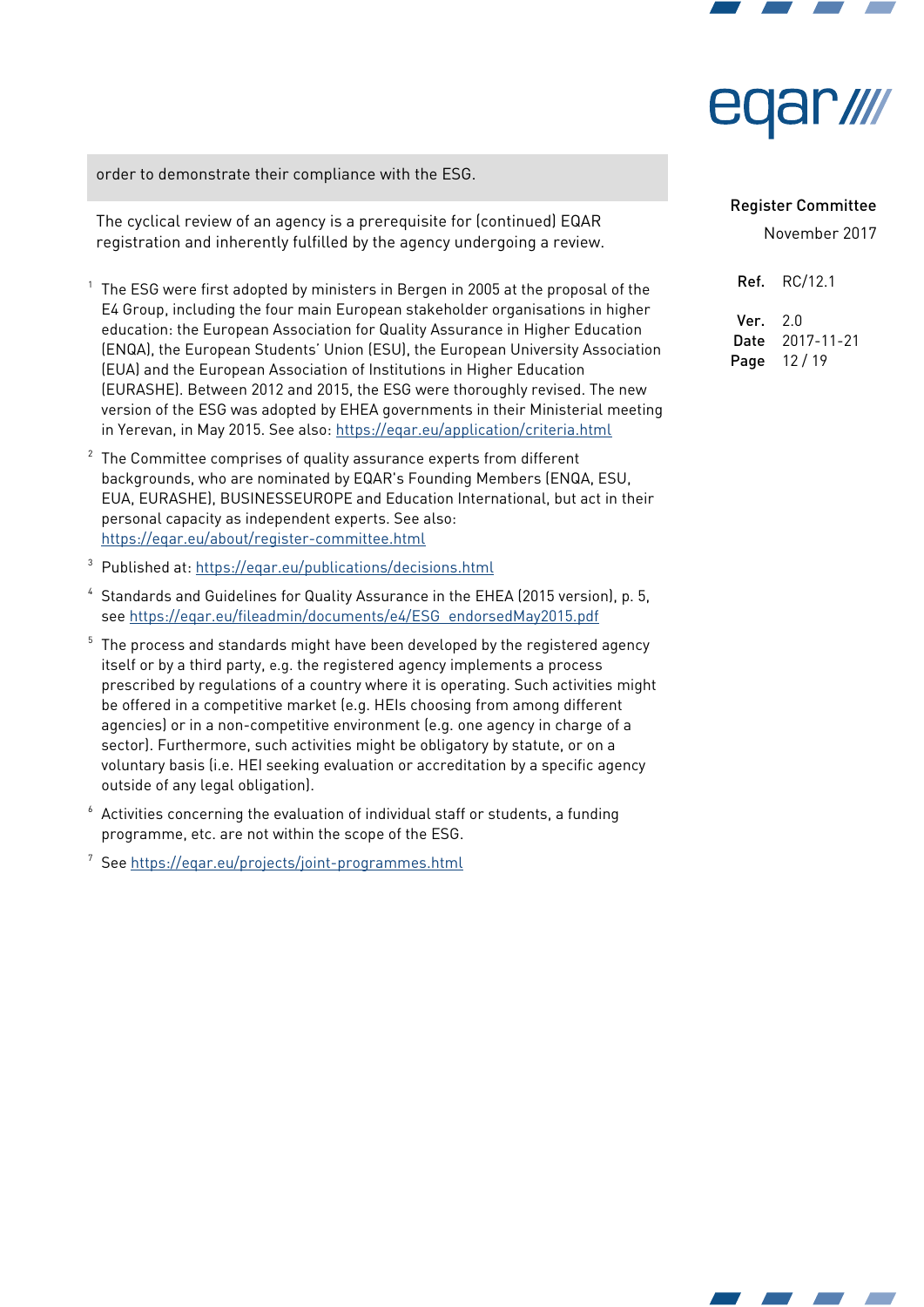



# Annex 1:

# Checklist for Agencies

When preparing for an application for registration or renewal of registration, agencies should ensure that:

- $\Box$  They submit their application, including a brief description of their activities and the draft terms of reference of the external review, to EQAR before the external review process;
- $\Box$  They forward the confirmation received from EQAR as to what activities should be covered by the external review to the review coordinator;
- $\Box$  For renewal applications: they forward the Register Committee's previous decision on approval/renewal to the review coordinator;
- $\Box$  Their self-evaluation report demonstrates the agency's compliance with each standard of Parts 2 and 3 of the ESG separately;
- $\Box$  The self-evaluation covers all external quality assurance activities within the scope of the ESG, as confirmed by EQAR, and addresses them separately for each standard of Part 2, including under ESG 2.1 a mapping of their criteria and procedures onto the standards of Part 1;
- $\Box$  For initial applications: the review is well-timed for the annual deadlines for submission of external review reports (15 March & 15 September);
- $\Box$  For renewal applications: the review report will be completed before their current registration expires.

#### Register Committee

| Ref. . | RC/12.1    |
|--------|------------|
| Ver.   | 2 በ        |
| Date   | 2017-11-21 |
| Page   | 13/19      |

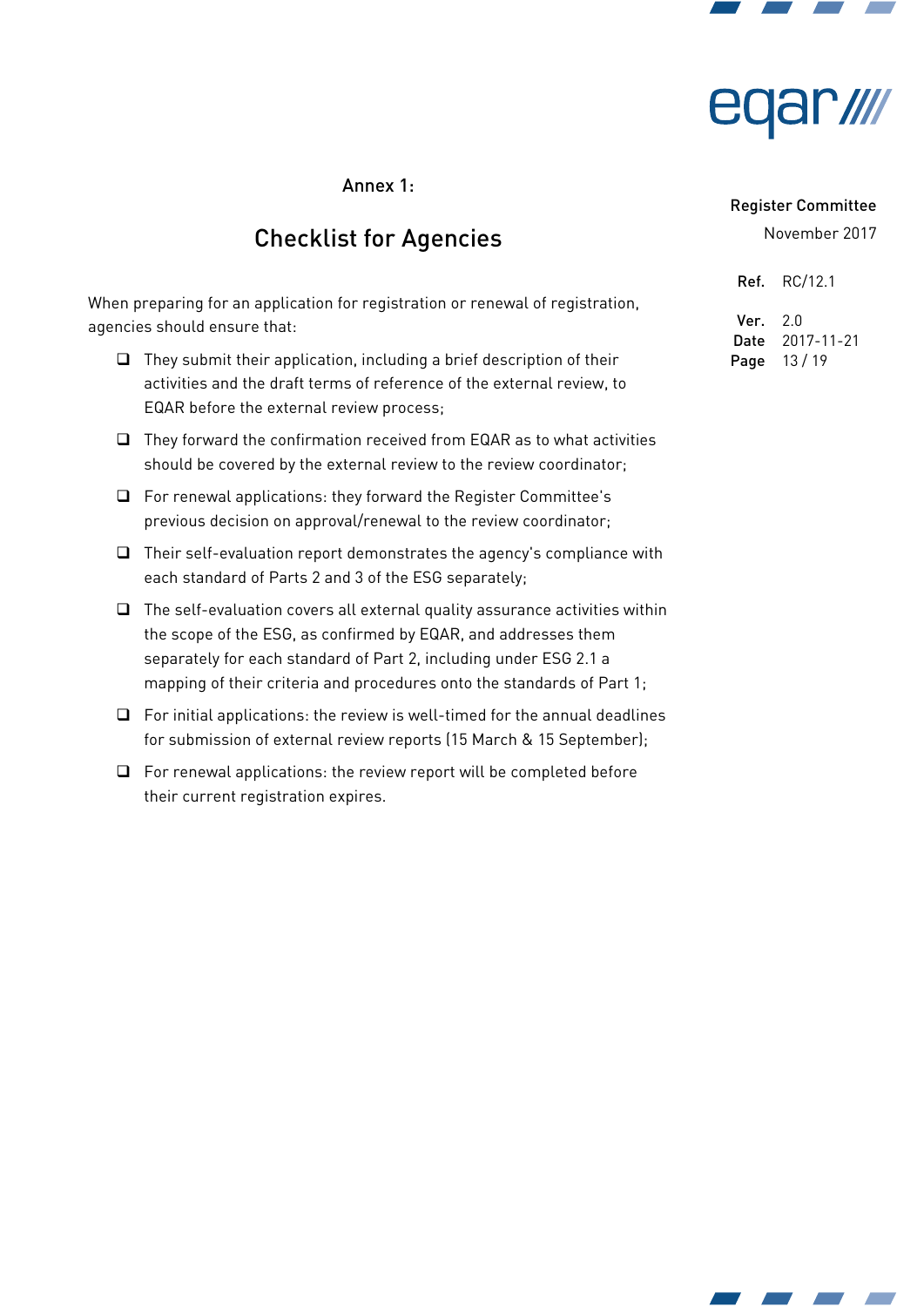



# Annex 2:

# Checklist for Review Coordinators

When preparing an external review, coordinators should ensure that:

- $\Box$  The agency submits the draft terms of reference to EQAR;
- $\Box$  The review panel members are independent and have no real or apparent confict of interest with regard to the agency;
- $\Box$  The review panel includes the stakeholder perspectives required (a panel which does not include a student, an academic staff member and an international expert is not accepted; consultation with those constituencies is no a substitute for their presence on the panel);
- $\Box$  The review panel receives adequate training for their work;
- $\Box$  The review panel members receive the EQAR policy on the Use and Interpretation of the ESG (this document);
- $\Box$  In case of a review for renewal of registration: the review panel receives the Register Committee's previous decision on approval/renewal;
- $\Box$  The review panel interviews the stakeholders of the agency during the on-site visit;
- $\Box$  The chair of the review panel is available to provide clarification to EQAR, if requested.

#### Register Committee

| Ref. | RC/12.1    |
|------|------------|
| Ver. | 2.0        |
| Date | 2017-11-21 |
| Page | 14/19      |

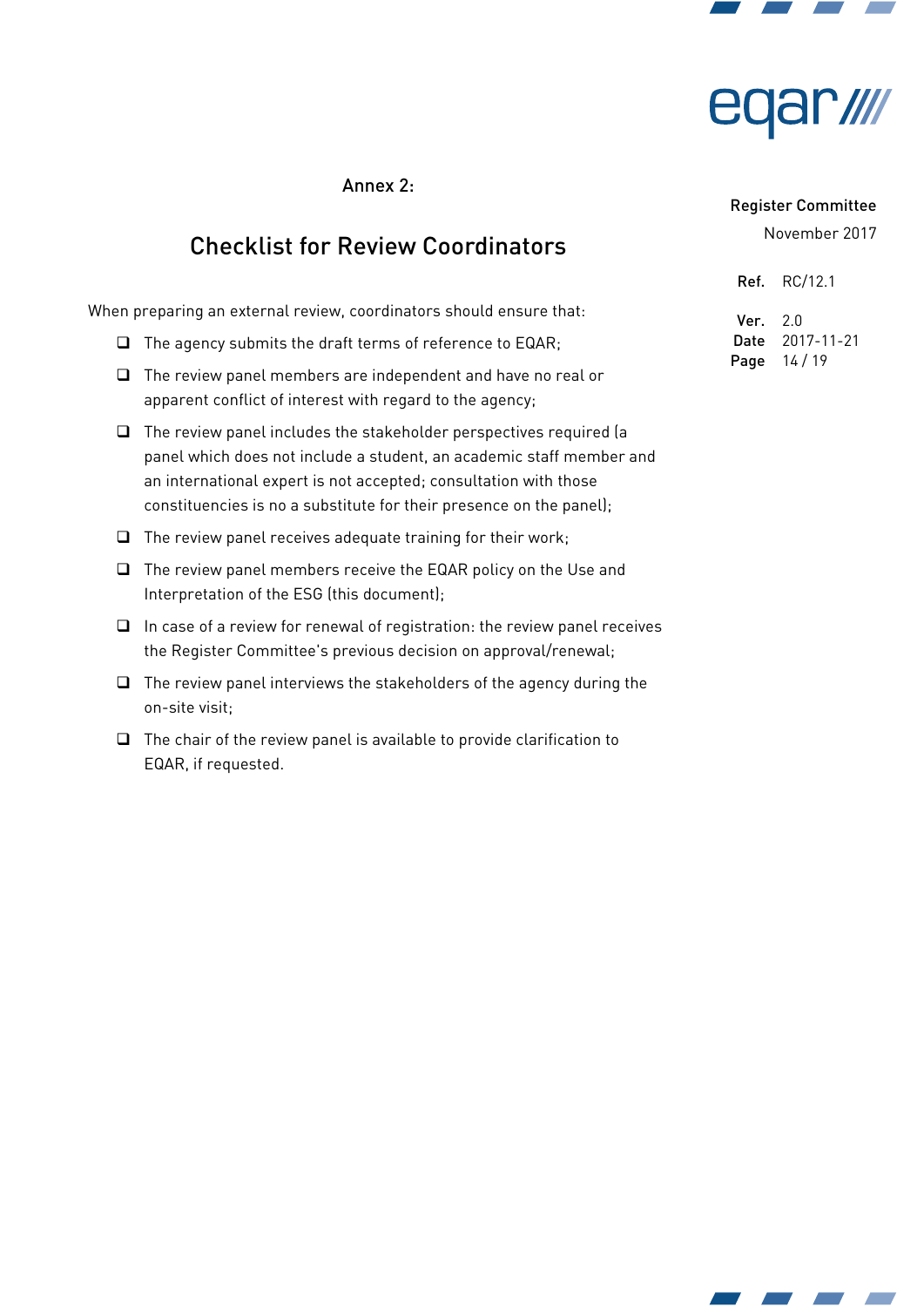



# Annex 3:

# Checklist for Review Panels

When carrying out an external review, review panels should ensure that:

- $\Box$  The EQAR policy on the Use and Interpretation of the ESG (this document) is taken into account in its analysis;
- The review report provides clear evidence, analysis and conclusions for each standard of Parts 2 and 3 of the ESG separately, whereas ESG 2.1 include an analysis of how the standards of Part 1 are addressed in the agency's criteria and procedures;
- $\Box$  The report covers all external quality assurance activities of the agency within the scope of the ESG, as confirmed by EQAR, and addresses them separately for each standard in Part 2.

#### Register Committee

| Ref. I   | RC/12.1    |
|----------|------------|
| Ver. 2.0 |            |
| Date     | 2017-11-21 |
| Page     | 15/19      |

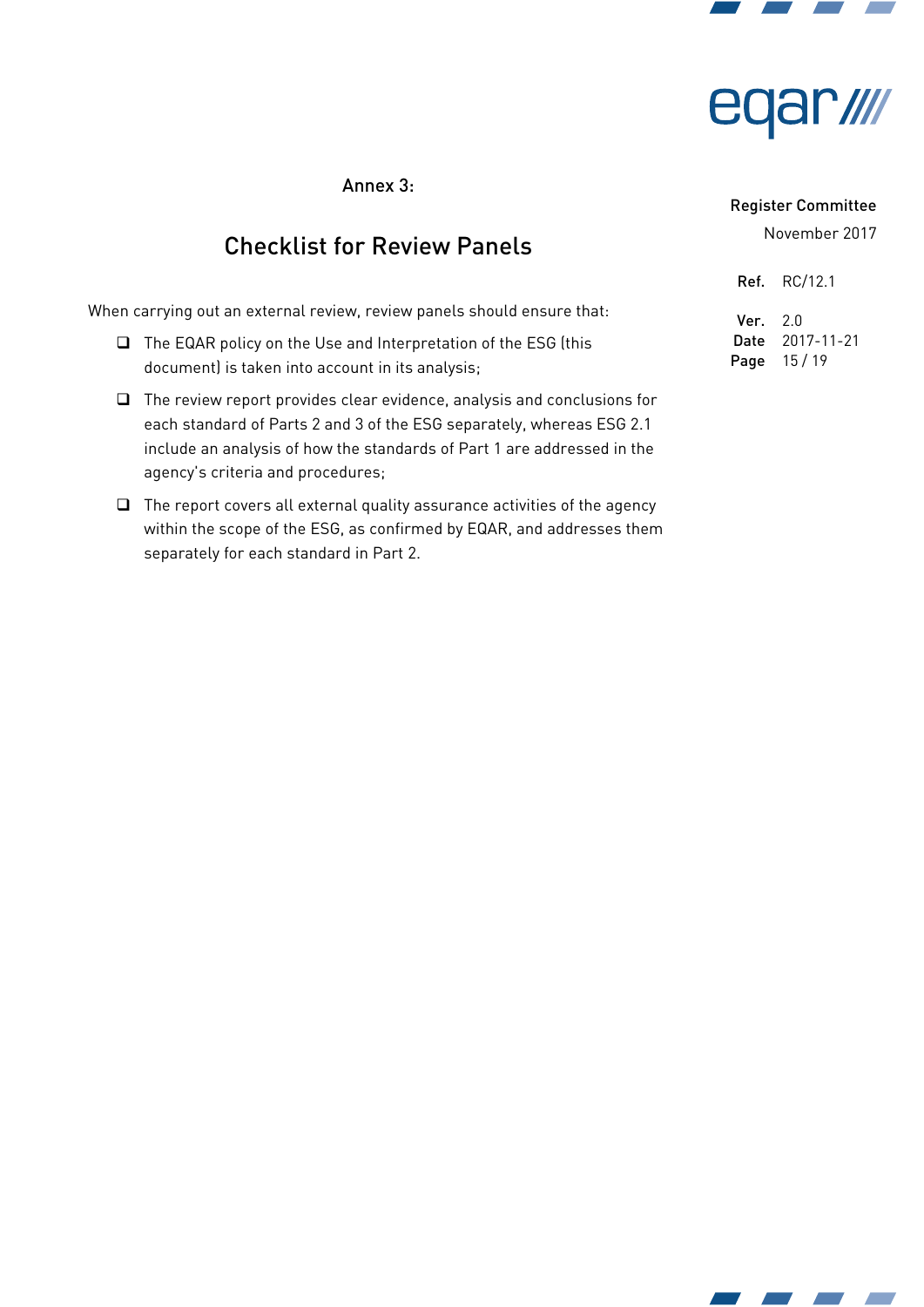



# <span id="page-15-0"></span>Annex 4:

# ESG Part 1: Standards for internal quality assurance

# 1.1 Policy for quality assurance

Institutions should have a policy for quality assurance that is made public and forms part of their strategic management. Internal stakeholders should develop and implement this policy through appropriate structures and processes, while involving external stakeholders.

# 1.2 Design and approval of programmes

Institutions should have processes for the design and approval of their programmes. The programmes should be designed so that they meet the objectives set for them, including the intended learning outcomes. The qualifcation resulting from a programme should be clearly specifed and communicated, and refer to the correct level of the national qualifcations framework for higher education and, consequently, to the Framework for Qualifcations of the European Higher Education Area.

## 1.3 Student-centred learning, teaching and assessment

Institutions should ensure that the programmes are delivered in a way that encourages students to take an active role in creating the learning process, and that the assessment of students reflects this approach.

## 1.4 Student admission, progression, recognition and certifcation

Institutions should consistently apply pre-defned and published regulations covering all phases of the student "life cycle", e.g. student admission, progression, recognition and certification.

# 1.5 Teaching staff

Institutions should assure themselves of the competence of their teachers. They should apply fair and transparent processes for the recruitment and development of the staff.

## 1.6 Learning resources and student support

Institutions should have appropriate funding for learning and teaching activities and ensure that adequate and readily accessible learning resources and student support are provided.

#### Register Committee

| Ref. | RC/12.1    |
|------|------------|
| Ver. | 2.0        |
| Date | 2017-11-21 |
| Page | 16/19      |

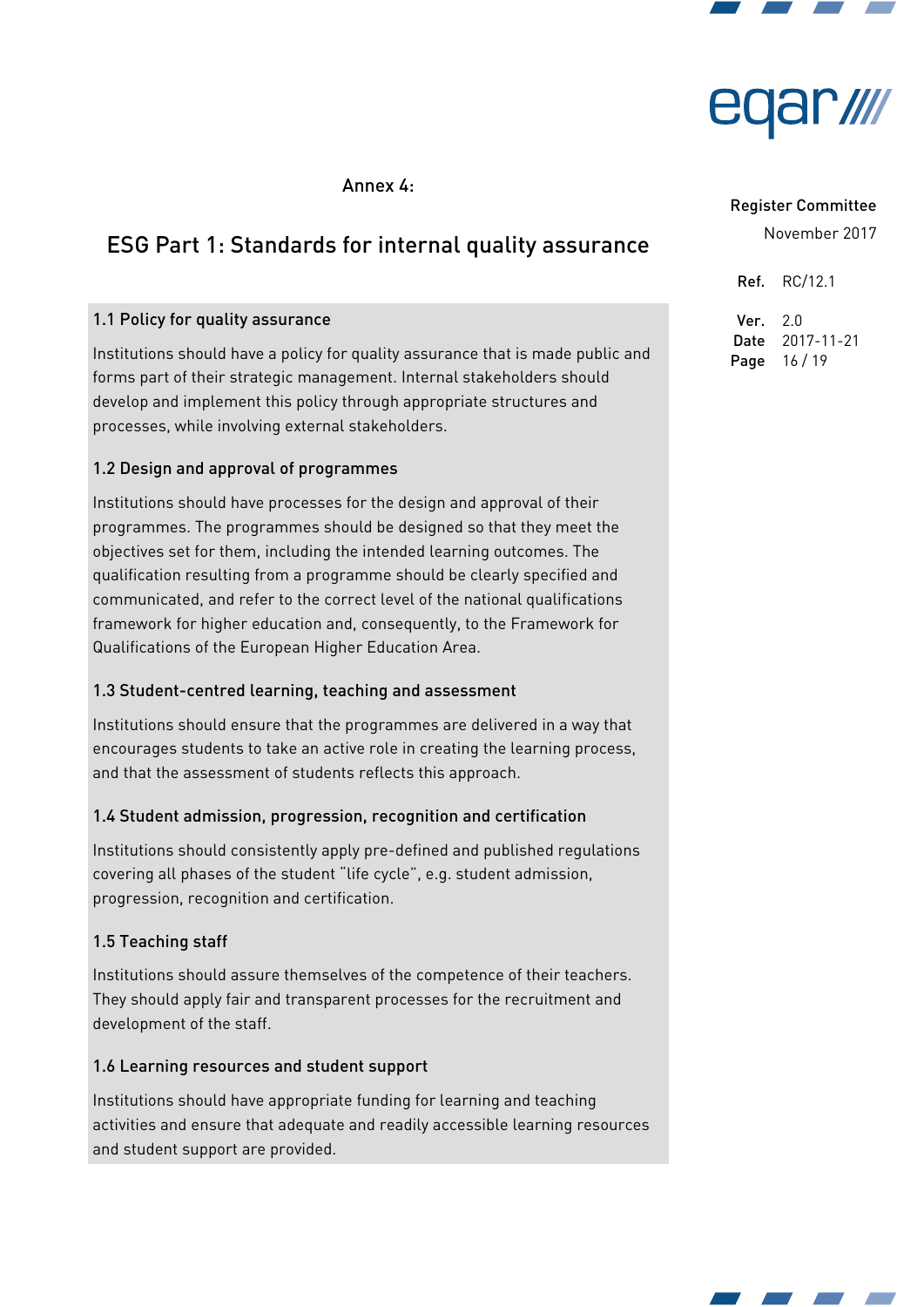

# ar/ll

# 1.7 Information management

Institutions should ensure that they collect, analyse and use relevant information for the effective management of their programmes and other activities.

# 1.8 Public information

Institutions should publish information about their activities, including programmes, which is clear, accurate, objective, up-to date and readily accessible.

# 1.9 On-going monitoring and periodic review of programmes

Institutions should monitor and periodically review their programmes to ensure that they achieve the objectives set for them and respond to the needs of students and society. These reviews should lead to continuous improvement of the programme. Any action planned or taken as a result should be communicated to all those concerned.

# 1.10 Cyclical external quality assurance

Institutions should undergo external quality assurance in line with the ESG on a cyclical basis.

#### Register Committee

November 2017

Ref. RC/12.1

Ver. 2.0 Date 2017-11-21 Page 17 / 19

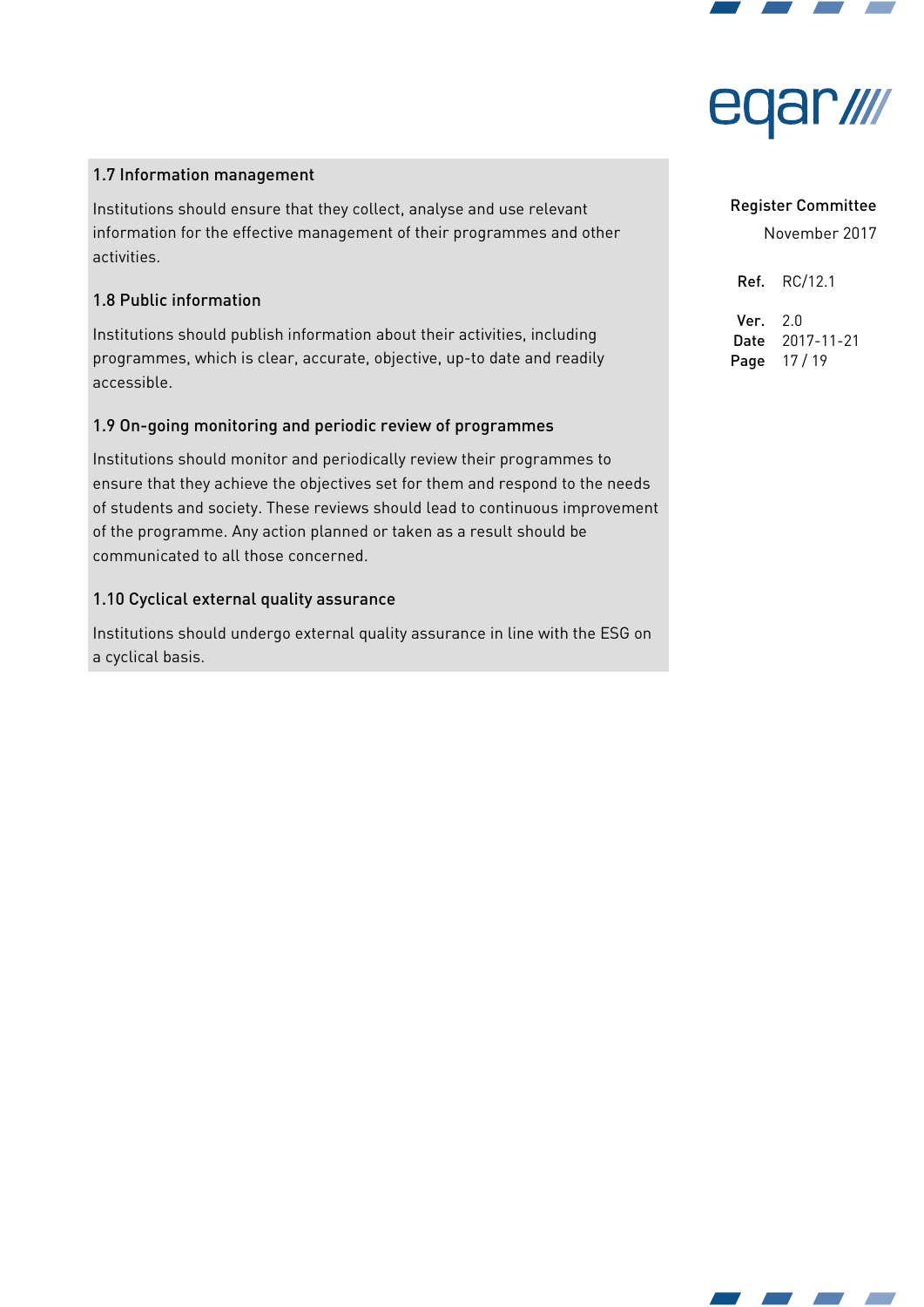



# Annex 5:

# Guiding principles for the separation between agencies' activities

This annex addresses the clear and transparent separation between different activities by registered agencies, within and outside the scope of the ESG. While agencies may choose the most suitable ways of ensuring such a separation, as expected by the ESG, it is recommended that agencies use the following guiding principles as a benchmark.

## Clear communication

- 1. Agencies make clear distinctions (e.g. on their website, in publications and external quality assurance reports) between their different fields of activity and, in particular, between those activities within the scope of the ESG and other activities.
- 2. While the agency decides on and is responsible for its own terminology, it is able to demonstrate that the terms it uses are clearly defned, and that there is no risk of confusion whatsoever between external quality assurance within the scope of the ESG and other activities.
- 3. Agencies apply special care to avoid confusion if and when they use the typical terms "evaluation", "review", "audit", "assessment" or "accreditation" (see ESG 3.1) for activities outside the scope of the ESG.
- 4. Agencies only use the EQAR label and refer to the ESG in connection with activities within the scope of the ESG. Agencies do not make any statements that might create the impression that other activities were within the scope of the ESG or covered by their registration on EQAR.

# Preventing conficts of interest

- 5. Agencies take appropriate precautions to prevent any conficts of interest arising from different activities they carry out, and publish the respective measures or principles on their website.
- 6. Among the various activities outside the scope of the ESG, consultancy deserves special attention. "Consultancy" means that an agency offers a service to an individual higher education institution, usually for a fee. Unlike external quality assurance activities, which are based on predefned processes and standards, these activities are usually driven by the institution's demands and requirements, to serve a specifc purpose.

#### Register Committee

November 2017

Ref. RC/12.1 Ver. 2.0 Date 2017-11-21 Page 18 / 19